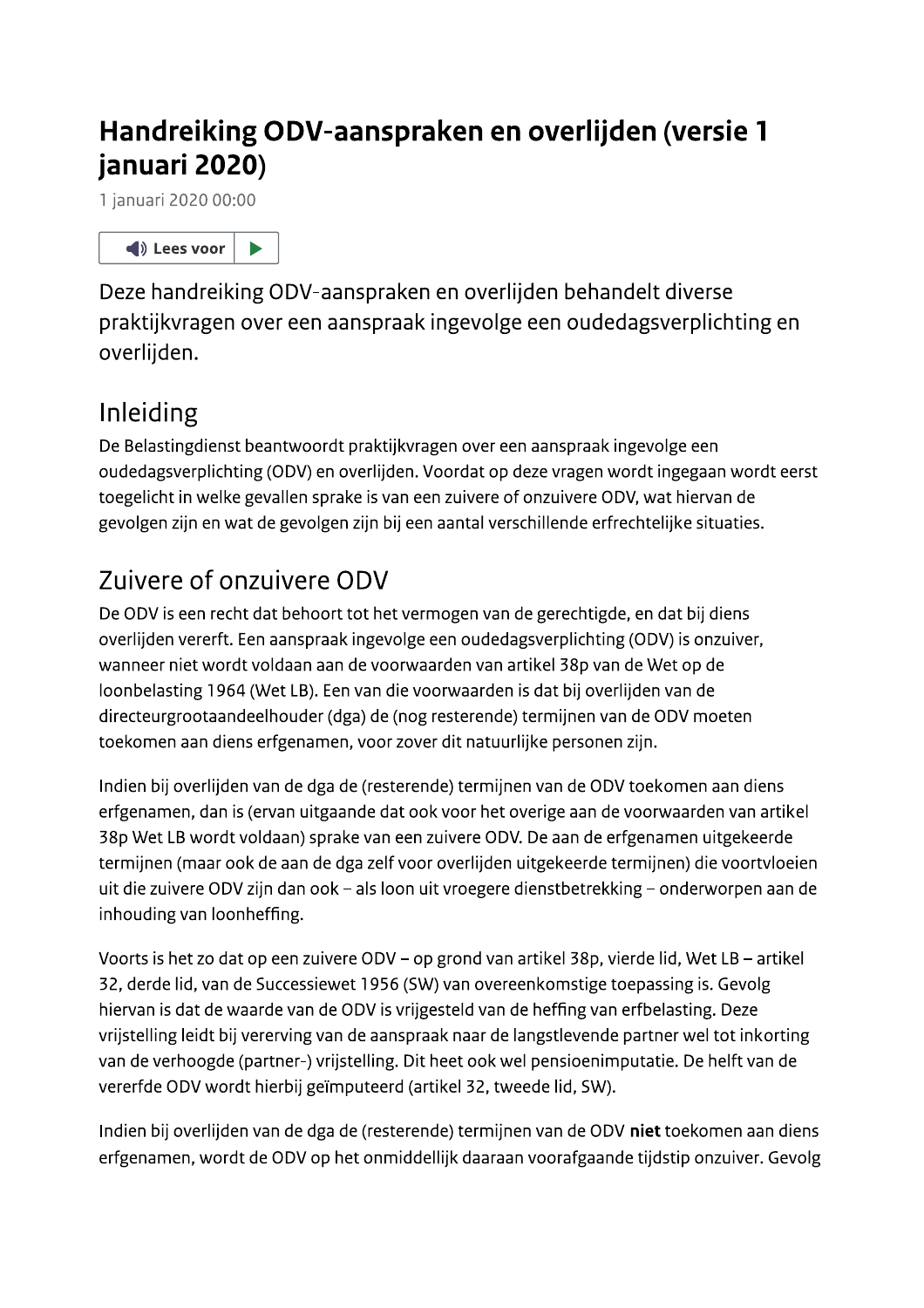hiervan is dat over de waarde van de (gehele) aanspraak loonheffing en revisierente (artikel 38p, vierde lid, Wet LB) verschuldigd is.

# Erfrecht

Met betrekking tot het erfrecht geldt het erfrecht bij versterf, zoals opgenomen in Boek 4 van het Burgerlijk Wetboek (BW).

Indien de dga een langstlevende partner en een of meer kinderen nalaat en niet bij testament heeft beschikt over zijn nalatenschap dan is op grond van artikel 4:13 BW de wettelijke verdeling van toepassing. Dit houdt in dat de langstlevende partner en de kinderen naar rato erfgenaam zijn. De goederen van de nalatenschap worden van rechtswege aan de langstlevende partner toegedeeld. De kinderen krijgen vanwege de onderbedeling een (in beginsel) niet opeisbare vordering op de langstlevende partner.

De dga kan bij testament van het erfrecht bij versterf afwijken, de wettelijke verdeling is dan niet meer van toepassing. In artikel 38p Wet LB is opgenomen dat de aanspraak terecht moet komen bij erfgenamen van de dga (al dan niet via legatering) en dus niet ook bij derden die geen erfgenaam zijn.

Bij onderstaande scenario's wordt aangegeven wat in de verschillende erfrechtelijke situaties de consequenties zijn voor de ODV. Kort gezegd komen die consequenties erop neer dat zolang de ODV terechtkomt bij de erfgenamen (natuurlijke personen) van de dga - via verdeling volgens wettelijk erfrecht of via testament - de ODV in de zin van artikel 38p, tweede en derde lid, Wet LB een zuivere aanspraak blijft.

Bij deze scenario's wordt ervan uitgegaan dat de dga bij overlijden een partner achterlaat. Verder wordt voor de overzichtelijkheid voorbijgegaan aan het huwelijksgoederenregime waaronder de dga en zijn echtgenoot waren gehuwd.

Het huwelijksgoederenregime is van belang om te bepalen of een gedeelte van de ODV verrekend dient te worden. Indien sprake is van algehele gemeenschap van goederen behoort de ODV tot de huwelijksgemeenschap. Aangezien de aard van de ODV met zich meebrengt dat deze niet toegedeeld kan worden aan een ander dan de dga, dient de helft van de ODV verrekend te worden. $1$  In het geval van koude uitsluiting zonder finaal verrekenbeding valt de gehele ODV in de nalatenschap.

# Scenario's

1 De dga overlijdt. Er is geen testament en de nalatenschap vererft krachtens het erfrecht bij versterf. De erflater heeft een partner en kinderen. De wettelijke verdeling is van toepassing op grond van artikel 4:13 BW.

De ODV wordt door de werking van de wettelijke verdeling van rechtswege in haar geheel toegedeeld aan de partner.<sup>2</sup> Degene die de ODV verkrijgt is ook degene die gerechtigd is tot de termijnen uit deze aanspraak. Alhoewel de ODV nu niet op basis van evenredigheid naar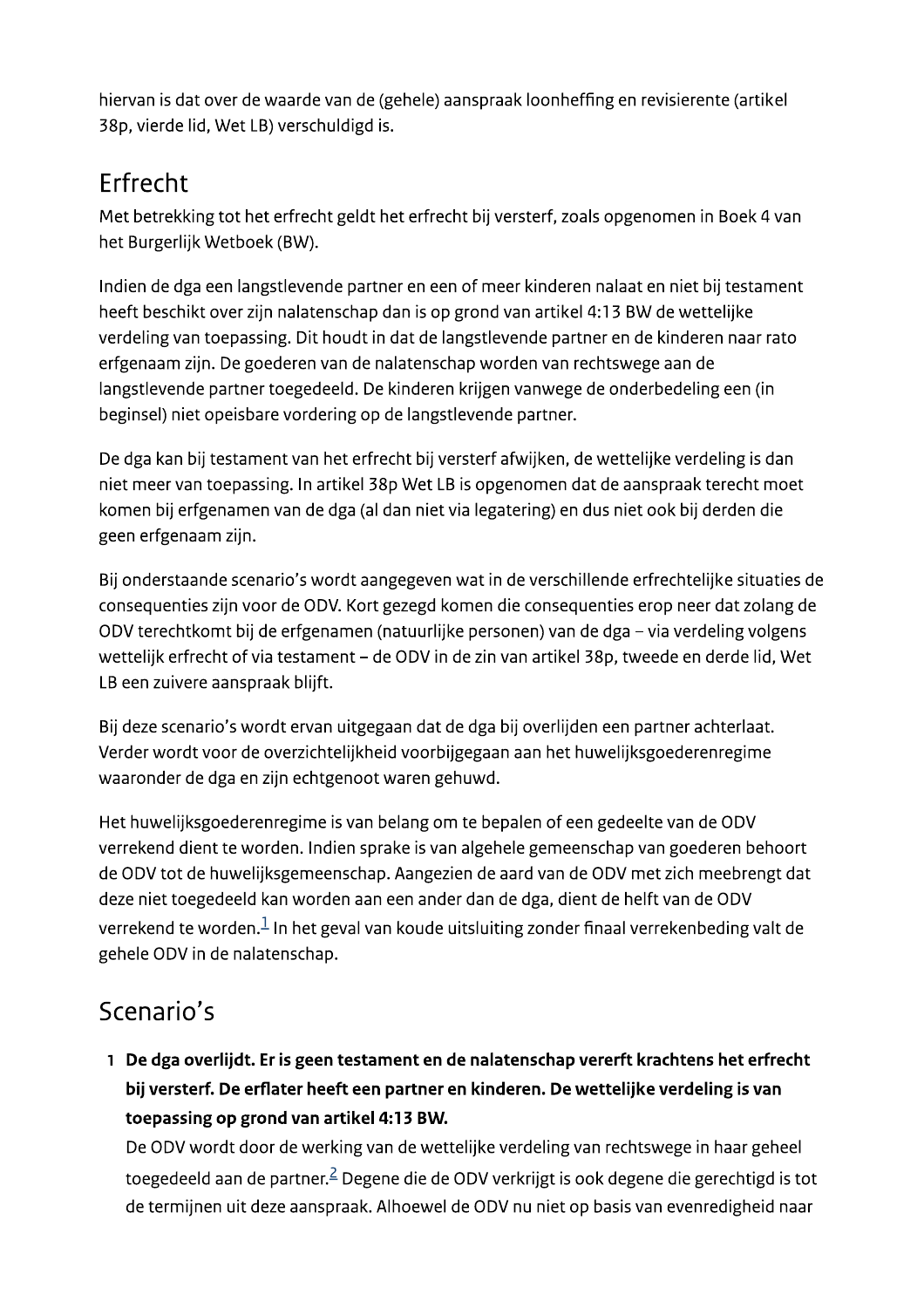zijn erfgenamen vererft, levert dit geen probleem op voor het voldoen aan artikel 38p, tweede en derde lid, Wet LB. Dit is omdat de nalatenschap toekomt aan de erfgenamen van de dga. De ODV blijft voldoen aan de voorwaarden van de Wet LB waardoor artikel 32, derde lid, SW ook van overeenkomstige toepassing is voor de ODV. Bij de partner leidt dit tot imputatie op de partnervrijstelling.

- 2 Er is een testament waarin één of meer natuurlijke personen als erfgenaam worden aangewezen. De wettelijke verdeling is niet van toepassing. De ODV vererft dienovereenkomstig op basis van evenredigheid (van de erfdelen) naar zijn erfgenamen. Indien de ODV – via wettelijke verdeling of via testament – vererft naar de erfgenamen van de dga, voor zover dit natuurlijke personen zijn, wordt voldaan aan het vereiste van artikel 38p, tweede of derde lid, Wet LB. Dit is in dit scenario het geval. De ODV vererft naar de in het testament opgenomen erfgenamen naar evenredigheid van hun erfdeel. Er is in dit geval dan ook sprake van een 'zuivere' ODV. Artikel 32, derde lid, SW is van overeenkomstige toepassing voor de ODV. Bij de partner leidt dit tot imputatie op de partnervrijstelling.
- 3 Er is een testament waarin is bepaald dat de wettelijke verdeling niet van toepassing is. De partner en de kinderen zijn in het testament voor gelijke delen als erfgenaam aangewezen. De ODV-termijnen worden in een overeenkomst met de BV volledig toegewezen aan de partner.

Indien blijkt dat de termijnen van de ODV in afwijking van de gerechtigdheid die volgt uit het testament worden uitgekeerd, wordt niet voldaan aan de vereisten van artikel 38p Wet LB. In dat geval en ook in andere gevallen waarin niet wordt voldaan aan de vereisten van artikel 38p Wet LB, is over de waarde van de ODV loonheffing en revisierente verschuldigd. Artikel 32, derde lid, SW is in dat geval niet van overeenkomstige toepassing voor de ODV. De vrijstelling erfbelasting is dan ook niet van toepassing.

- 4 Er is een testament waarin twee of meer natuurlijke personen als erfgenaam worden aangewezen. De ODV wordt in het testament gelegateerd aan een van de erfgenamen. Omdat de termijnen van de ODV in dit scenario worden uitgekeerd aan een erfgenaam van de dga, wordt voldaan aan het vereiste van artikel 38p Wet LB. Er is in dit geval dan ook sprake van een 'zuivere' ODV. Artikel 32, derde lid, SW is van overeenkomstige toepassing voor de ODV. Ingeval de ODV aan de partner is gelegateerd, leidt dit tot imputatie op de partnervrijstelling.
- 5 Er is een testament waarin twee of meer natuurlijke personen als erfgenaam worden aangewezen. De ODV wordt in het testament gelegateerd aan een derde, niet zijnde een erfgenaam.

In dit scenario worden de termijnen van de ODV niet uitgekeerd aan de erfgenamen van de dga. Om die reden wordt in dit scenario niet voldaan aan het vereiste van artikel 38p Wet LB. Over de waarde van de (gehele) ODV is loonheffing en revisierente (artikel 38p, vierde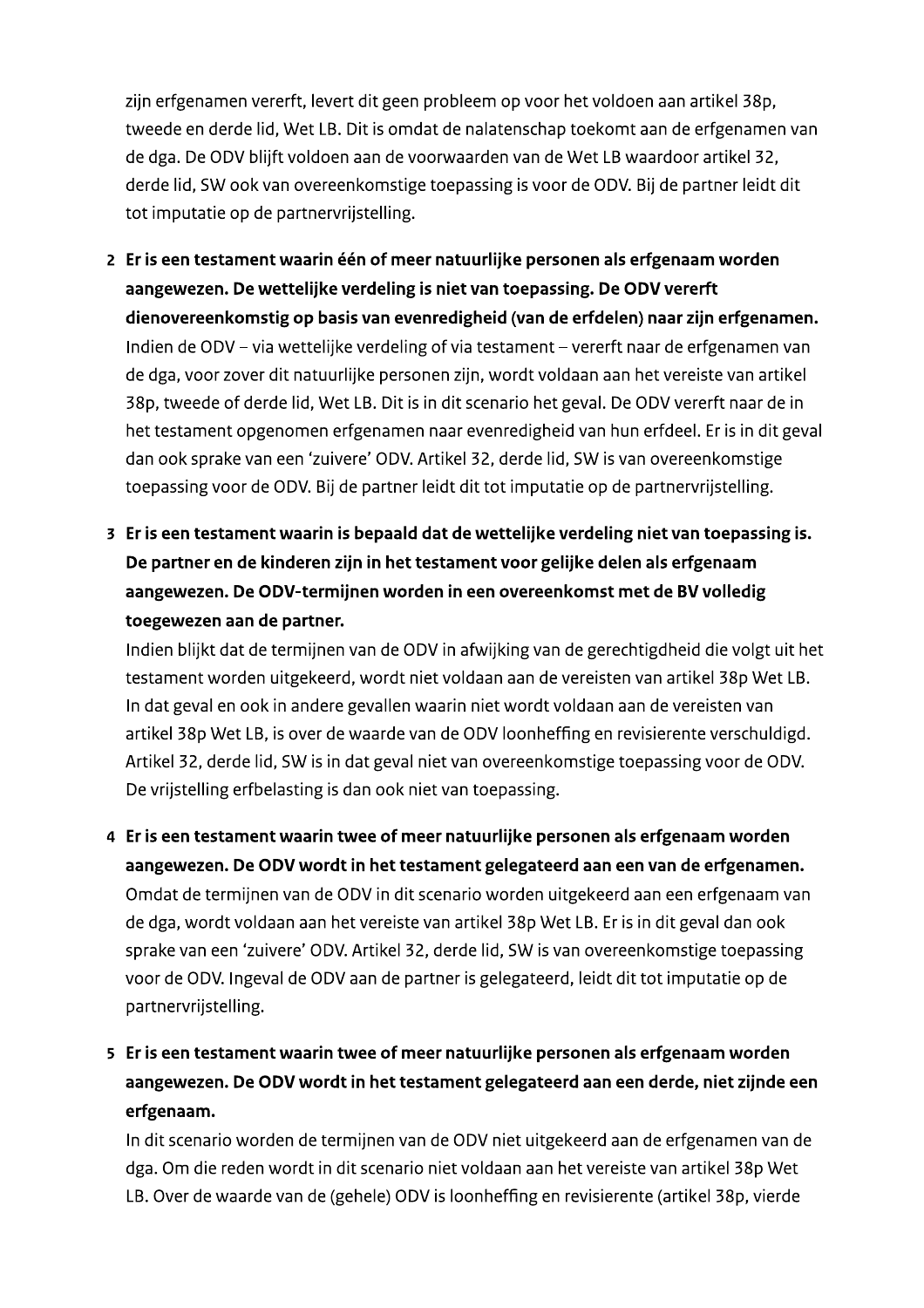lid, Wet LB) verschuldigd. Artikel 32, derde lid, SW is in dat geval niet van overeenkomstige toepassing voor de ODV. De vrijstelling erfbelasting is dan ook niet van toepassing.

# Praktijkvragen

## Vraag

Een dga heeft zijn pensioenaanspraak tegen de fiscale balanswaarde van de tegenover deze aanspraak staande pensioenverplichting omgezet in een ODV. De BV houdt de ODV in eigen beheer.

Op het moment dat de dga zijn AOW-gerechtigde leeftijd bereikt, start de BV met uitkeren van de ODV. Vijf jaar later overlijdt de uitkeringsgerechtigde. Wat zijn de gevolgen voor de erfbelasting?

## Antwoord

De ODV maakt deel uit van de nalatenschap en is daarom een vermogensrecht dat vererft volgens de regels van het (wettelijk) erfrecht.<sup>3</sup> Dit betekent dat de erfgenamen die recht hebben op (een evenredig deel van) de nalatenschap ook recht hebben op (een evenredig deel van) de ODV-termijnen. De ODV is als object vrijgesteld van erfbelasting, maar kan wel leiden tot korting op de partnervrijstelling.

#### Voorbeeld

Stel dat de dga een ODV-termijn ontving van € 16.000 per jaar en hij heeft vier erfgenamen, die naar evenredigheid gerechtigd zijn tot de nalatenschap. Dan zou elke erfgenaam € 4.000 per jaar ontvangen. Vanwege de in artikel 38p, eerste lid, Wet LB voorgeschreven jaarlijkse oprenting van de ODV met de marktrente van artikel 12.3a van de Uitvoeringsregeling loonbelasting 2011 (URLB) zal het bedrag van de termijnen jaarlijks iets wijzigen.

## Vraag

Een dga heeft zijn pensioenaanspraak omgezet in een ODV als bedoeld in artikel 38n, tweede lid, onderdeel b, Wet LB (tekst 2019). Nog voordat de uitkeringsperiode van artikel 38p Wet LB is aangevangen, overlijdt de dga. Wat zijn de gevolgen voor de erfbelasting?

## Antwoord

Het maakt voor het principe niet uit of de uitkeringsperiode van de ODV al is ingegaan of niet. De ODV vererft en als deze wordt verkregen als hiervoor beschreven is het een zuivere ODV. De verkrijging hiervan is vrijgesteld voor de erfbelasting, maar kan wel leiden tot korting op de partnervrijstelling.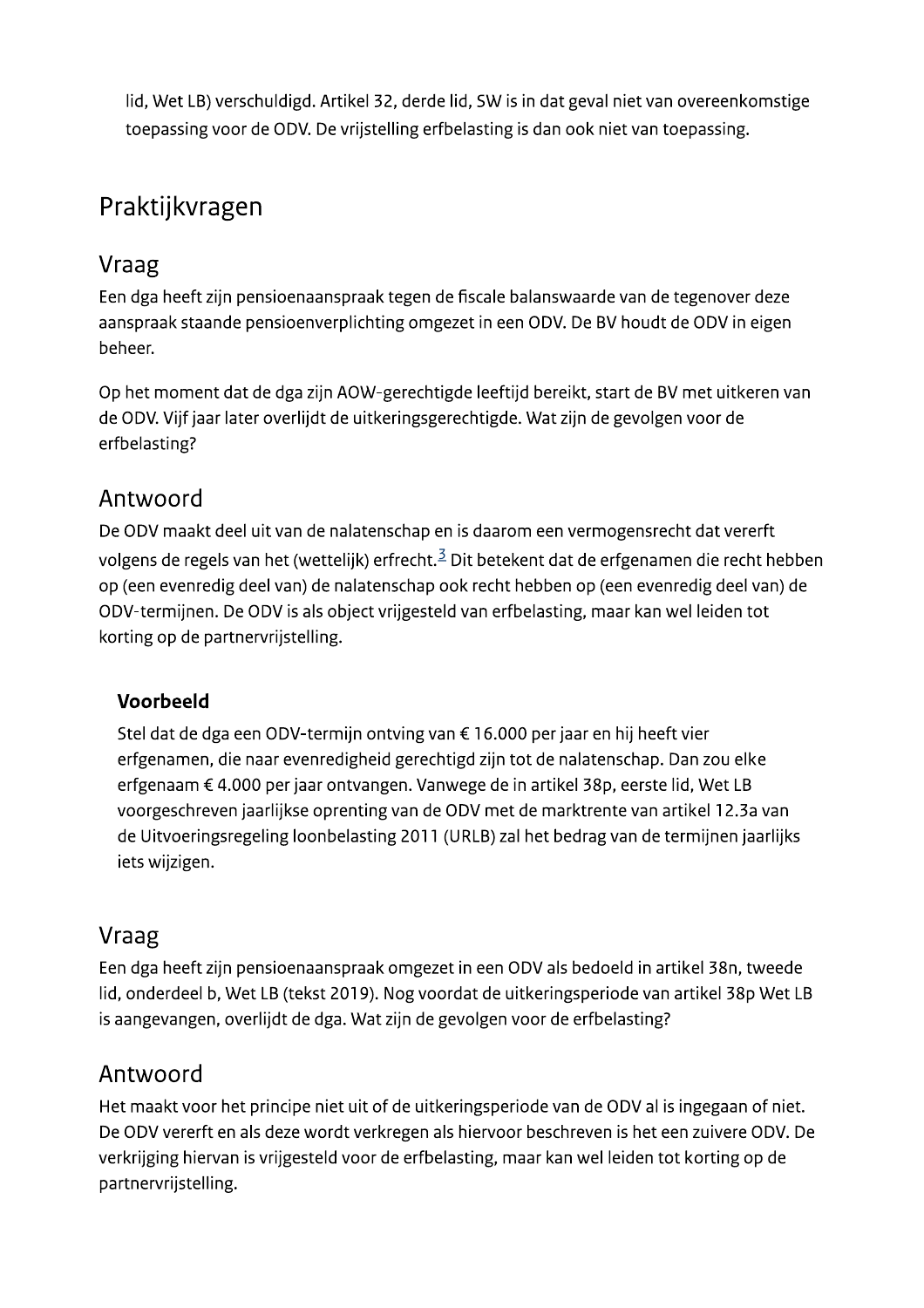# Vraag

A en B zijn in algehele gemeenschap van goederen gehuwd. A heeft zijn in eigen beheer verzekerde pensioenaanspraak omgezet in een ODV. A overlijdt. Wat zijn de gevolgen voor de erfbelasting?

# Antwoord

De ODV valt in de huwelijksgemeenschap. Op grond van het huwelijksvermogensrecht wordt de huwelijksgemeenschap ontbonden op het moment van overlijden. De onverdeelde helft van de ODV maakt deel uit van de opengevallen nalatenschap. Aangezien de aard van de ODV met zich meebrengt dat deze niet toegedeeld kan worden aan een ander dan de dga, dient de waarde van de helft van de ODV verrekend te worden. Zie voor de verdere uitwerking het antwoord bij vraag 1 of 2 afhankelijk van de omstandigheid of de termijnen al zijn ingegaan. Wat de gevolgen zijn bij het vooroverlijden van B, is uitgewerkt onder vraag 4.

# Vraag

A en B zijn in algehele gemeenschap van goederen gehuwd. A heeft zijn in eigen beheer verzekerde pensioenaanspraak omgezet in een ODV. A heeft de AOW-leeftijd bereikt en heeft al vijf ODV-termijnen ontvangen. B overlijdt. De overige ODV-termijnen worden uitbetaald binnen de kaders zoals deze zijn geschetst in artikel 38p, tweede lid, onderdeel a, Wet LB. Wat zijn de gevolgen voor de erfbelasting?

## Antwoord

De ODV valt in de huwelijksgemeenschap. Op grond van het huwelijksvermogensrecht wordt de huwelijksgemeenschap ontbonden op het moment van overlijden. De onverdeelde helft van de ODV maakt deel uit van de opengevallen nalatenschap. Aangezien de aard van de ODV met zich meebrengt dat deze niet toegedeeld kan worden aan een ander dan de dga, dient de waarde van de helft van de ODV verrekend te worden. In de nalatenschap van B zit dus geen (deel van de) ODV, maar de verrekeningsvordering van B op A. Die verrekenvordering vererft. De vrijstelling voor een ODV geldt niet omdat geen ODV wordt verkregen (maar een verrekenvordering).



#### Let op!

Omdat niet de genieter van de ODV-termijnen overlijdt, is artikel 38p, derde lid, Wet LB niet van toepassing.

## Vraag

Een dga heeft zijn in eigen beheer verzekerde pensioenaanspraak omgezet in een ODV. De dga overlijdt waarna de ODV op basis van de erfdelen naar alle vier de erfgenamen vererft. Er is sprake van een 'zuivere' ODV, waarop de vrijstelling voor de erfbelasting van artikel 32, derde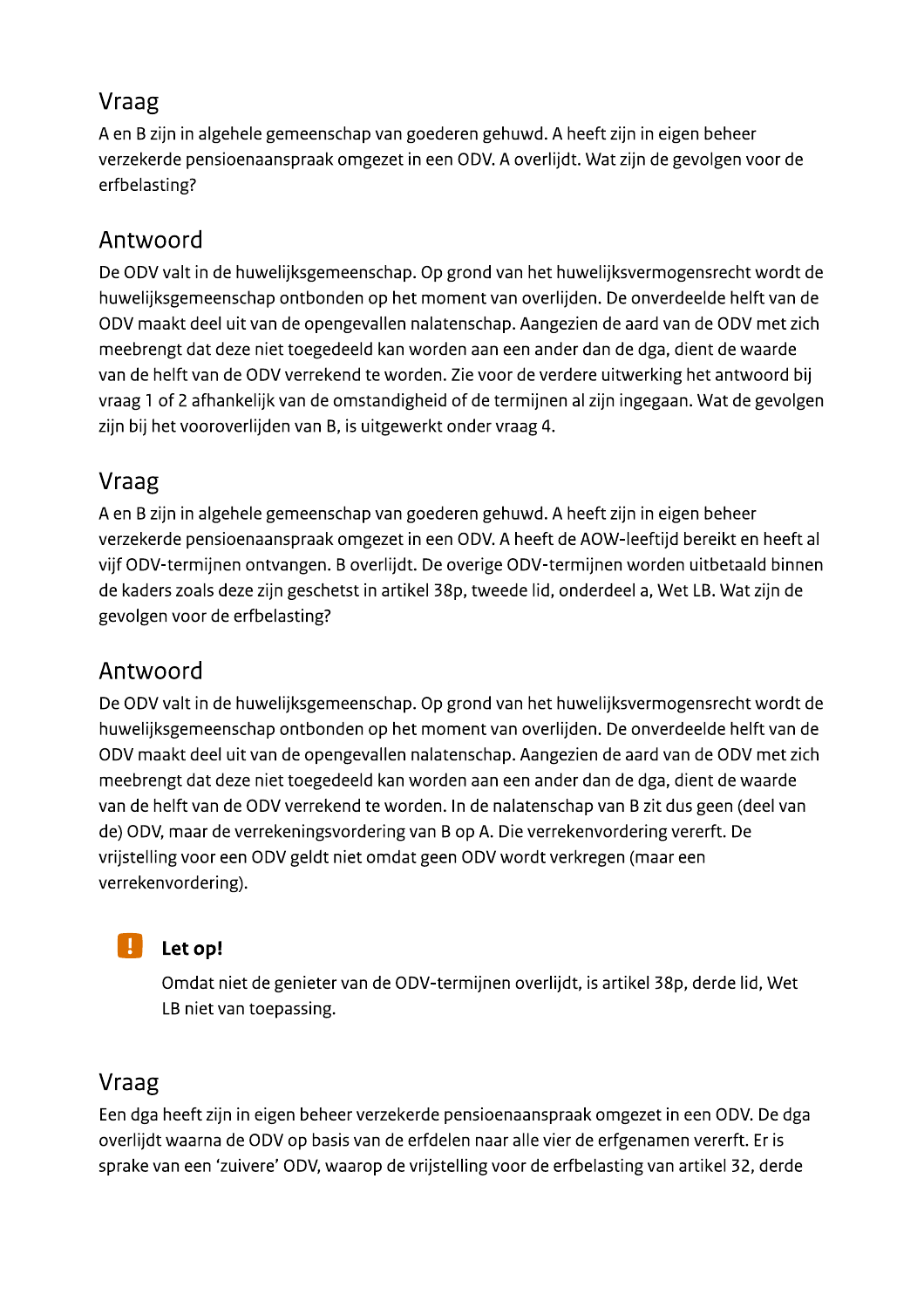lid, SW van overeenkomstige toepassing is. Binnen de uitkeringstermijn van artikel 38p, tweede lid, Wet LB overlijdt één van de erfgenamen. Wat zijn de gevolgen voor de erfbelasting?

## Antwoord

Nu gelden dezelfde regels als bij vererving van de ODV bij het overlijden van de dga.

Ook nu geldt dat de resterende aanspraak (die door de nu overleden erfgenaam van de dga is geërfd) op basis van de erfdelen aan alle erfgenamen van deze erfgenaam van de dga moet toekomen, of bij de wettelijke verdeling van rechtswege in het geheel aan de partner(s) van deze erfgenaam (artikel 38p, derde lid, Wet LB).

Indien dit niet gebeurt is sprake van een 'onzuivere' ODV. Voor dat gedeelte van de ODV is de vrijstelling erfbelasting dan niet van toepassing. Dat gedeelte van de ODV is belast met erfbelasting.

Indien de ODV wel op basis van de erfdelen naar de erfgenamen (van de erfgenaam) vererft of op grond van de wettelijke verdeling helemaal toekomt aan de langstlevende partner is er wel sprake van een 'zuivere' ODV. De vrijstelling voor de erfbelasting (artikel 32, derde lid, SW) is dan van overeenkomstige toepassing voor de resterende ODV.

#### Voorbeeld

Stel dat de genieter dga X een ODV-termijn ontving van € 20.000 per jaar en hij vier erfgenamen heeft, die elk voor 1/4 deel gerechtigd zijn tot de nalatenschap. Dan moet na het overlijden van de genieter X elke erfgenaam € 5.000 per jaar uit de ODV ontvangen. Vervolgens overlijdt één van de erfgenamen (Y). Nu moeten zijn resterende termijnen op basis van erfdelen toekomen aan de erfgenamen van Y (stel D en Z). Deze erflater Y was (abstraherend van de oprenting) dus genieter van € 5.000 per jaar. Wanneer zijn twee erfgenamen D en Z de aanspraak pro rata erven, ontvangen zij ieder € 2.500 per jaar. Deze verkrijging is vrijgesteld voor de erfbelasting. Na het overlijden van Y zijn er drie genieters (de nog levende erfgenamen van X) van elk € 5.000 per jaar en twee genieters (D en Z, de erfgenamen van de overleden erfgenaam Y) van elk € 2.500 per jaar.

In het voorbeeld is geen rekening gehouden met de voorgeschreven jaarlijkse oprenting van de ODV met de marktrente van artikel 12.3a URLB. Door deze oprenting zal het bedrag van de ODV-termijnen jaarlijks iets wijzigen.

## NB.

Naast deze Handreiking ODV-aanspraken en overlijden is op de site ook nog de Handreiking oudedagsverplichting en vererving van de termijnen gepubliceerd. Deze laatste handreiking bevat enkele V&A met betrekking tot de vererving van de ODV-termijnen.